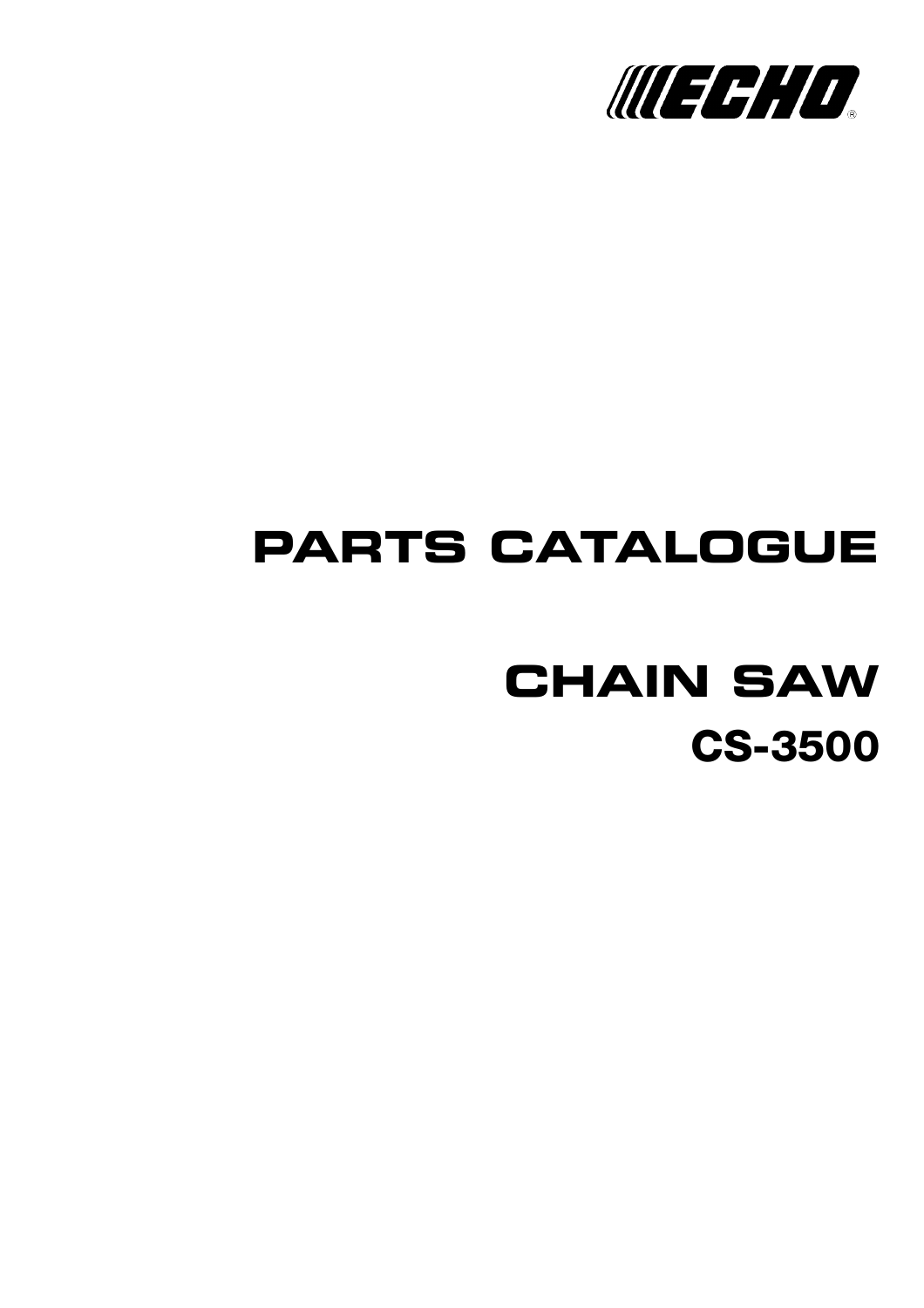

| LV. |              |                         | <b>DESCRIPTION</b>                        | <b>REMARKS</b>                              |  |
|-----|--------------|-------------------------|-------------------------------------------|---------------------------------------------|--|
|     |              |                         |                                           |                                             |  |
|     | 900238-05012 |                         |                                           |                                             |  |
|     | 130510-39932 |                         |                                           |                                             |  |
|     | 130016-39930 |                         | <b>GASKET, INTAKE</b>                     |                                             |  |
|     | P021-000803  |                         | <b>CRANKCASE SET</b>                      |                                             |  |
| $+$ | 900162-05022 | 4                       | BOLT, H.S. 5*22                           |                                             |  |
|     | 900162-05030 | 4                       | <b>BOLT, H.S. 5*30</b>                    |                                             |  |
|     | 100000-60931 |                         | PISTON KIT                                |                                             |  |
| $+$ | 100011-01110 |                         | RING, PISTON                              |                                             |  |
| $+$ | 100013-15330 |                         | PIN, PISTON                               |                                             |  |
| $+$ | 100015-04630 | $\overline{2}$          | <b>CIRCLIP, PISTON PIN</b>                |                                             |  |
| $+$ | V553-000040  | 1                       | <b>BEARING, NEEDLE 8</b>                  |                                             |  |
| $+$ | 100014-60930 | $\overline{c}$          | SPACER, PISTON PIN                        |                                             |  |
|     | 100142-12330 |                         | <b>KEY, WOODRUFF</b>                      |                                             |  |
|     | P021-006852  |                         | <b>CRANKSHAFT ASY</b>                     |                                             |  |
| $+$ | 94035-36201  | $\overline{\mathbf{c}}$ | <b>BEARING BALL</b>                       |                                             |  |
| $+$ | V505-000010  | $\overline{2}$          | SEAL, OIL 12                              |                                             |  |
| $+$ | 437063-35630 |                         | <b>GEAR, WORM</b>                         |                                             |  |
|     | V341-000100  | 2                       | <b>WASHER, SQUARE</b>                     |                                             |  |
|     | A235-000010  |                         | KNOB, CLEANER LID                         |                                             |  |
|     | 890631-38130 |                         | LABEL, CAUTION                            |                                             |  |
|     | A232-000011  |                         | LID, CLEANER                              |                                             |  |
|     | 130338-32430 |                         | PLUG, COVER                               |                                             |  |
|     | 101514-60933 |                         | <b>COVER, CYLINDER</b>                    |                                             |  |
|     | X503-008810  |                         | LABEL, MODEL                              |                                             |  |
|     |              |                         | PART NUMBER Q'TY<br>$\mathbf{2}^{\prime}$ | <b>SCREW 5*12</b><br><b>ADAPTER, INTAKE</b> |  |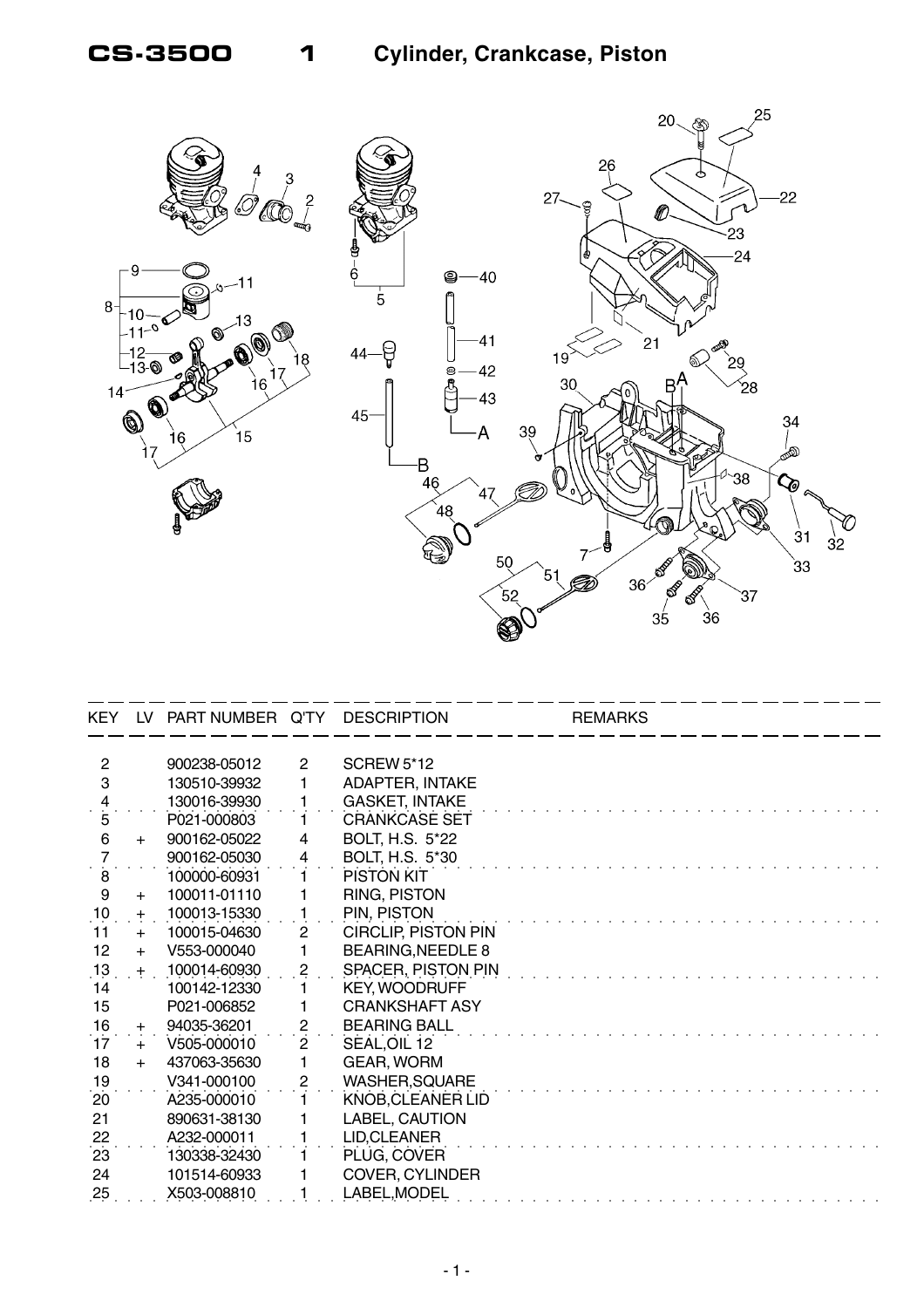

| KEY.    | LV. | PART NUMBER Q'TY |    | <b>DESCRIPTION</b>    | <b>REMARKS</b> |
|---------|-----|------------------|----|-----------------------|----------------|
| 26      |     | 890345-39230     | 1  | LABEL, CAUTION        |                |
| 27      |     | 900256-04016     | 3  | SCREW 4*16            |                |
| $^{28}$ |     | 433000-60930     |    | CATCHER KIT, CHAIN    |                |
| 29      | $+$ | 900253-05020     | 1. | <b>SCREW 5*20</b>     |                |
| 30      |     | 104005-60934     |    | <b>COVER, ENGINE</b>  |                |
| 31      |     | 178810-60930     |    | <b>GROMMET, CHOKE</b> |                |
| 32      |     | A241-000101      |    | KNOB, CHOKE           |                |
| 33      |     | 100905-35430     |    | <b>CUSHION</b>        |                |
| 34      |     | 900238-05025     |    | <b>SCREW 5*25</b>     |                |
| 35      |     | 900238-05014     | 1. | <b>SCREW 5*14</b>     |                |
| 36      |     | 900238-04022     | 2  | <b>SCREW 4*22</b>     |                |
| 37      |     | 100905-36030     |    | <b>CUSHION</b>        |                |
| 38      |     | 890157-39130     | 1  | LABEL, SWITCH         |                |
| 39      |     | 436114-13930     | 1  | VALVE, CHECK          |                |
| 40      |     | 132115-04920     |    | <b>GROMMET</b>        |                |
| 41      |     | 132010-38331     |    | <b>PIPE</b>           |                |
| 42      |     | 132013-26630     | 1  | <b>CLIP</b>           |                |
| 43      |     | 131205-14930     | 1  | <b>STRAINER, FUEL</b> |                |
| 44      |     | 131300-56430     |    | VALVE, CHECK          |                |
| 45      |     | V471-001220      |    | <b>PIPE</b>           |                |
| 46      |     | P021-007630      |    | <b>CAP ASY, TANK</b>  |                |
| 47      | $+$ | A365-000050      |    | CONNECTOR, CAP        |                |
| 48      | $+$ | 900721-00025     |    | O-RING 25             |                |
| 50      |     | 131004-37932     |    | CAP ASY, FUEL         |                |
| 51      | $+$ | A365-000050      |    | CONNECTOR, CAP        |                |
| 52      | $+$ | 900720-00022     | 1  | O-RING 22             |                |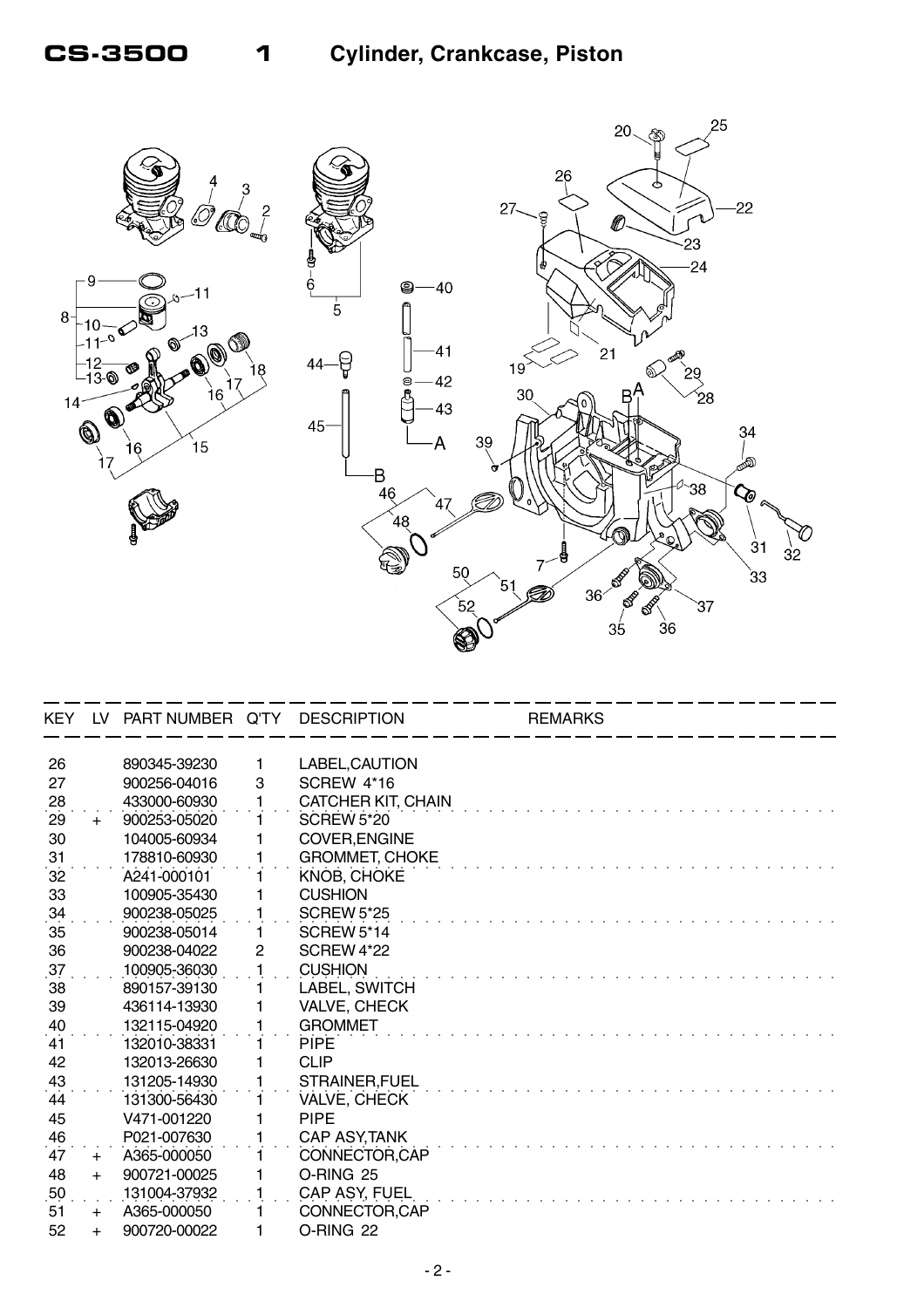

| KEY             | LV. | PART NUMBER Q'TY |                | <b>DESCRIPTION</b>          | <b>REMARKS</b> |
|-----------------|-----|------------------|----------------|-----------------------------|----------------|
|                 |     |                  |                |                             |                |
|                 |     | 130366-39930     |                | <b>CUSHION</b>              |                |
| $\mathbf{2}$    |     | 130007-39932     |                | <b>INSULATOR</b>            |                |
| $\ddot{3}$      |     | 130010-38330     |                | <b>GASKET, INTAKE</b>       |                |
|                 |     | 130110-54430     |                | PIPE, IMPULSE               |                |
| 5               |     | 130405-38332     |                | <b>BRACKET, AIR CLEANER</b> |                |
| 6               |     | A226-000040      |                | ELEMENT, AIR FILTER         |                |
|                 |     | 130301-39935     |                | ADAPTER, INTAKE             |                |
| 8               |     | 900238-05050     | $\mathbf{2}$   | <b>SCREW 5*50</b>           |                |
| $\frac{9}{1}$   |     | 900253-05016     |                | <b>SCREW</b>                |                |
| 10              |     | 123000-60930     |                | <b>CARBURETOR ASSY</b>      |                |
| 11              |     | 129010-33330     |                | <b>GROMMET</b>              |                |
| .12             |     | 129015-60931     |                | <b>GROMMET</b>              |                |
| 13              |     | 145861-60930     |                | LID, MUFFLER                |                |
| 14              |     | 145614-60930     |                | PLATE, MUFFLER              |                |
| 15              |     | 145610-60930     |                | <b>MUFFLER</b>              |                |
| 16              |     | 145510-60930     |                | GASKET, MUFFLER             |                |
| 17              |     | 101023-60930     | $\mathbf{2}$   | BOLT <sub>5</sub><br>$5*60$ |                |
|                 |     | 900516-00005     | $\overline{2}$ | <b>NUT, FRANGE 5</b>        |                |
| $\frac{18}{19}$ |     | 178011-61530     |                | ROD, THROTTLE               |                |
| 20              |     | 178112-60931     |                | <b>GUIDE, THROTTLE</b>      |                |
|                 |     | 132013-09820     |                | <b>CLIP</b>                 |                |
| $\frac{21}{22}$ |     | V540-000110      |                | SEAL, CIRCULAR              |                |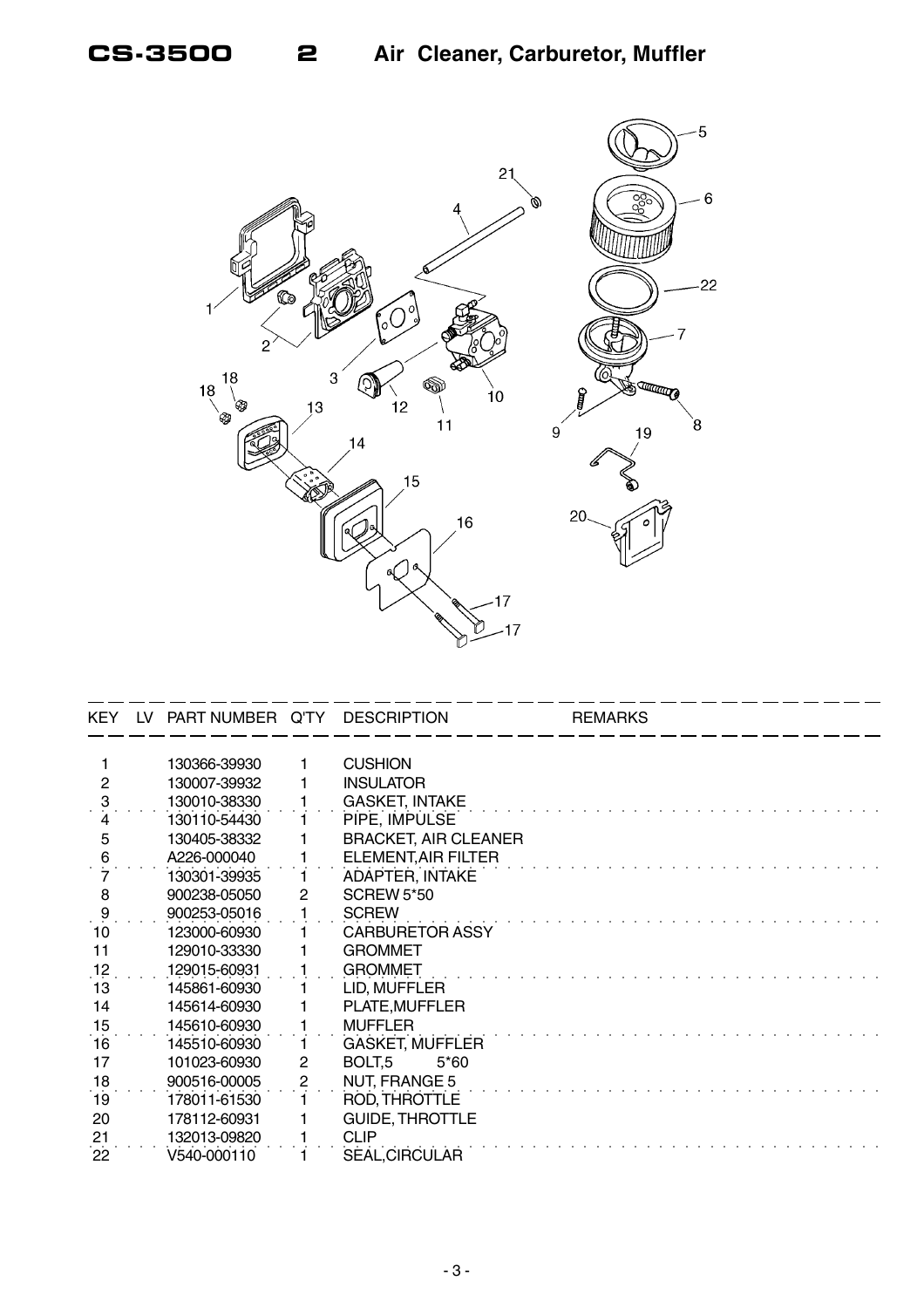

| KEY.            | LV  | PART NUMBER Q'TY |                | <b>DESCRIPTION</b>      | <b>REMARKS</b> |  |
|-----------------|-----|------------------|----------------|-------------------------|----------------|--|
|                 |     | 151112-04630     |                | <b>BUSHING</b>          |                |  |
| $\overline{2}$  |     | 159118-60930     |                | GUIDE, CORD             |                |  |
| $\ddot{\cdot}$  |     | 159010-10230     |                | PLUG, SPARK (BPMR-7A    |                |  |
|                 |     | 159011-03432     |                | COIL, SPARK PLUG        |                |  |
| 5               |     | 159012-01620     |                | CAP, SPARK PLUG         |                |  |
| 6               |     | 156626-60930     |                | COIL, IGNITION          |                |  |
|                 |     | 900238-05025     | $\overline{c}$ | SCREW 5*25              |                |  |
| 8               |     | 162010-60930     |                | <b>LEAD</b>             |                |  |
| $\ddot{\theta}$ |     | 162021-52130     |                | <b>LEAD</b>             |                |  |
| 10              |     | 150117-16430     | $\overline{2}$ | <b>SPACER</b>           |                |  |
| 11              |     | 163400-35430     |                | <b>SWITCH, IGNITION</b> |                |  |
| 12              |     | 900515-00008     |                | <b>NUT, FLANGE 8</b>    |                |  |
| 13              |     | 177234-35430     | $\overline{2}$ | <b>SPRING, RETURN</b>   |                |  |
| 14              |     | 177247-04630     | 2              | SPACER, RATCHET         |                |  |
| 15              |     | A514-000000      | 2              | <b>PAWL</b>             |                |  |
| 16              |     | 900603-00005     | 4              | <b>WASHER 5</b>         |                |  |
| 17              |     | V203-000090      | 2              | BOLT,5                  |                |  |
| 18              |     | 101511-60931     |                | COVER, FAN              |                |  |
| 19              |     | 177200-60934     |                | STARTER, RECOIL         |                |  |
| 20              | $+$ | 177236-44330     |                | <b>SCREW</b>            |                |  |
| 22              | $+$ | P022-005860      |                | ROPE, STARTER           |                |  |
| 23              | $+$ | P022-005870      |                | DRUM, STARTER           |                |  |
| 24              | $+$ | P022-010440      |                | SPRING KIT, REWIND      |                |  |
| 25              |     | P022-001320      |                | <b>GRIP, STARTER</b>    |                |  |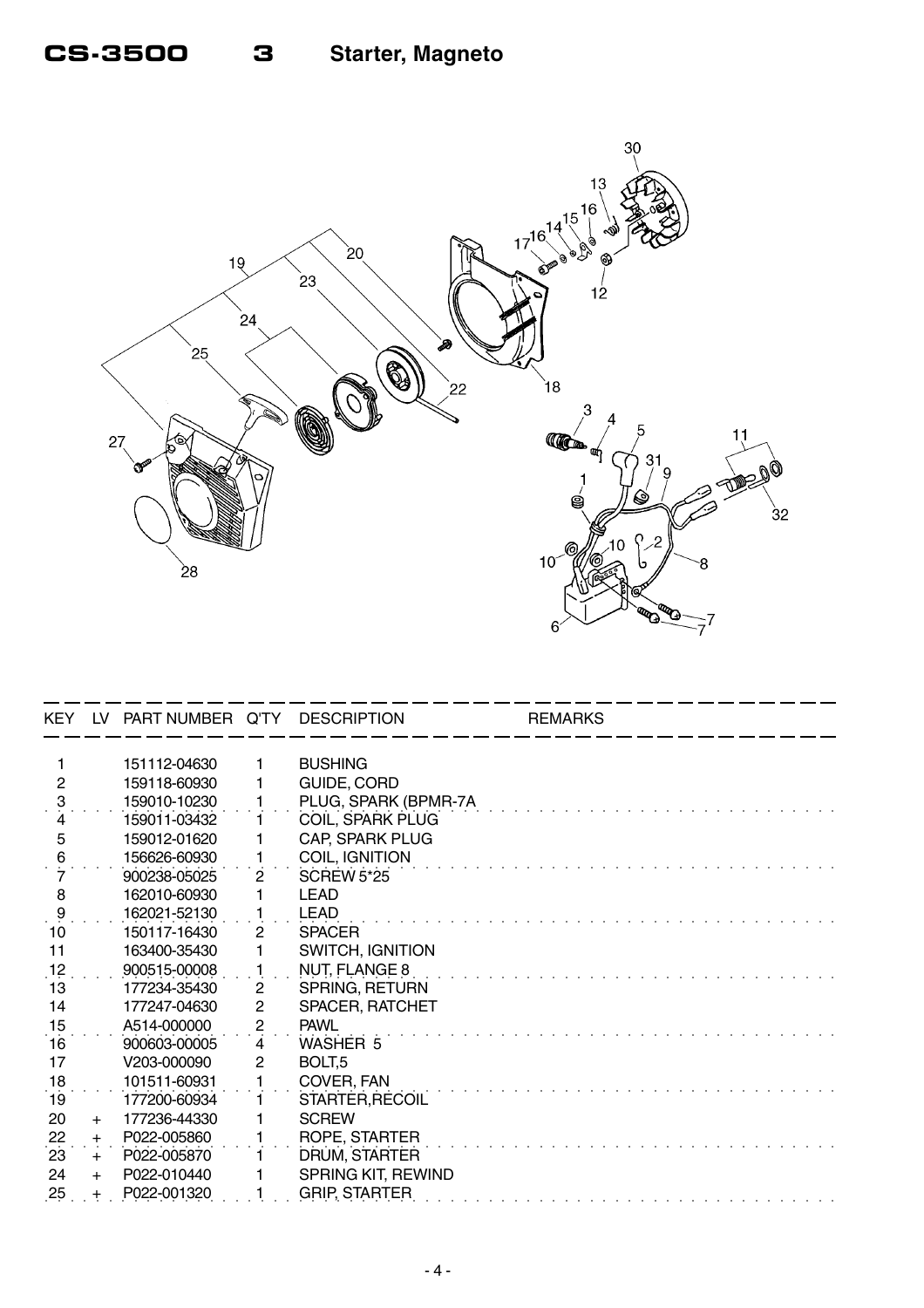3



| <b>KEY</b>     | 1V | PART NUMBER Q'TY |   | <b>DESCRIPTION</b> | <b>REMARKS</b> |
|----------------|----|------------------|---|--------------------|----------------|
|                |    |                  |   |                    |                |
| -27            |    | 900256-04016     | 4 | SCREW 4*16         |                |
| -28            |    | X502-000410      |   | LABEL, ECHO        |                |
| $\frac{30}{2}$ |    | 156800-60930     |   | ROTOR, MAGNETO     |                |
| 31             |    | 150112-04930     |   | <b>BUSHING</b>     |                |
| -32            |    | 168114-60930     |   | TERMINAL, LEAD     |                |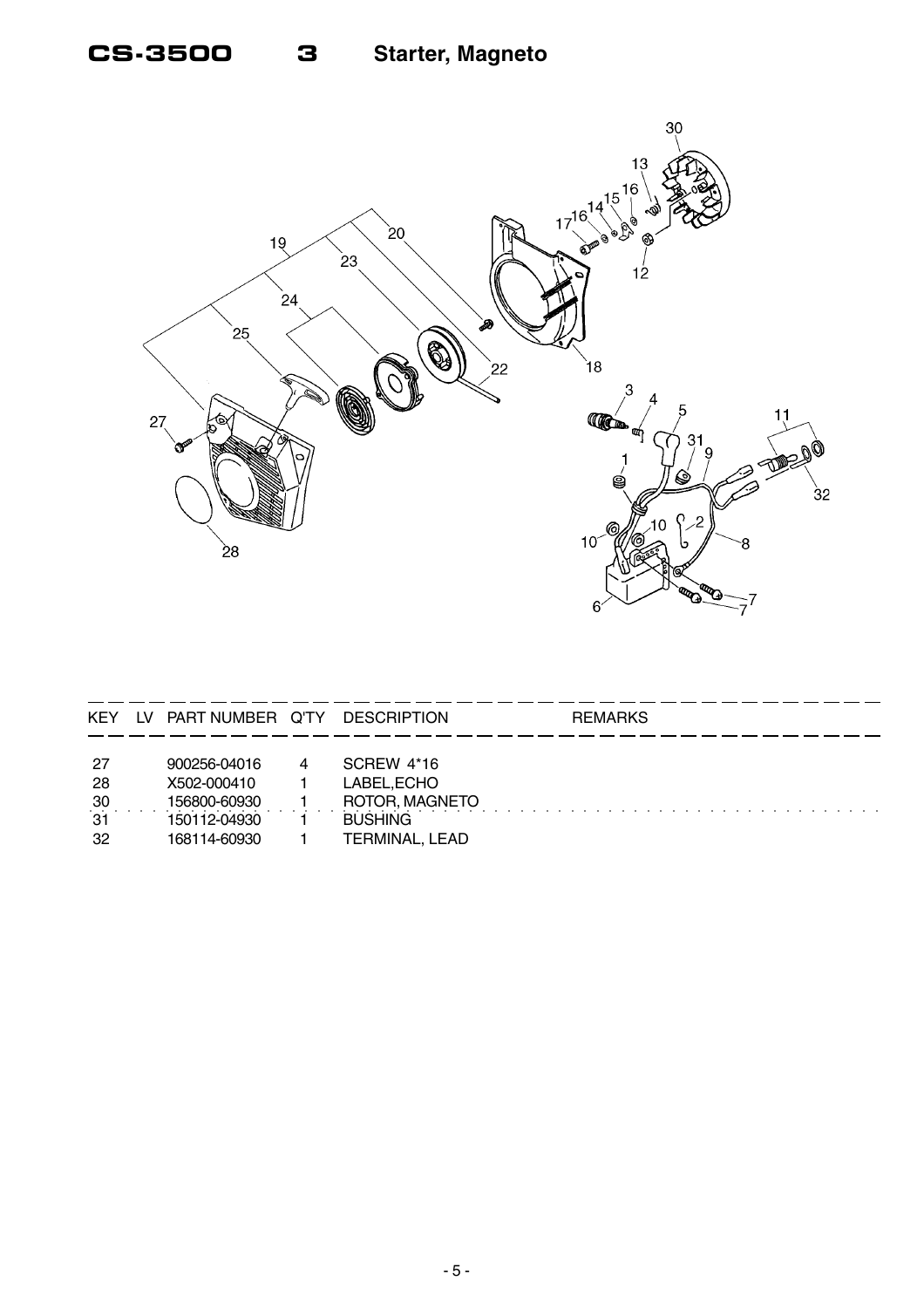

| KEY. | TV. | PART NUMBER Q'TY |   | <b>DESCRIPTION</b>           | <b>REMARKS</b> |
|------|-----|------------------|---|------------------------------|----------------|
|      |     | 351110-60932     |   |                              |                |
|      |     |                  |   | HANDLE, REAR                 |                |
| 3    |     | 178302-37930     |   | LATCH, THROTTLE              |                |
| 5    |     | 900253-04012     |   | <b>SCREW</b>                 |                |
|      |     | 351155-35430     |   | COVER, HANDLE (BL)           |                |
|      |     | 178090-37930     |   | LOCKOUT, T. CONTROL          |                |
| 8    |     | C450-000000      |   | TRIGGER, THROTTLE            |                |
| 9    |     | V452-000260      |   | SPRING, TORSION              |                |
| 10   |     | 900345-40030     |   | PIN, SPRING 4*30SUS          |                |
| 11   |     | 100918-19830     |   | CAP, CUSHION                 |                |
| 12   |     | 100915-35430     |   | <b>SCREW</b>                 |                |
| 13   |     | 100910-60030     |   | <b>CUSHION</b>               |                |
| 14   |     | 900253-05020     |   | <b>SCREW 5*20</b>            |                |
| 15   |     | 100922-35430     |   | <b>CUSHION, REARE HANDLE</b> |                |
| 16   |     | 900238-04016     | 2 | <b>SCREW 4*16</b>            |                |
| 17   |     | 900253-05016     |   | <b>SCREW</b>                 |                |
| 18   |     | 351105-60930     |   | <b>CUSHION</b>               |                |
| 19   |     | 900253-04012     | 2 | <b>SCREW</b>                 |                |
| 20   |     | 900238-04022     |   | <b>SCREW 4*22</b>            |                |
| 21   |     | 351606-60932     |   | <b>HANDLE, FRONT</b>         |                |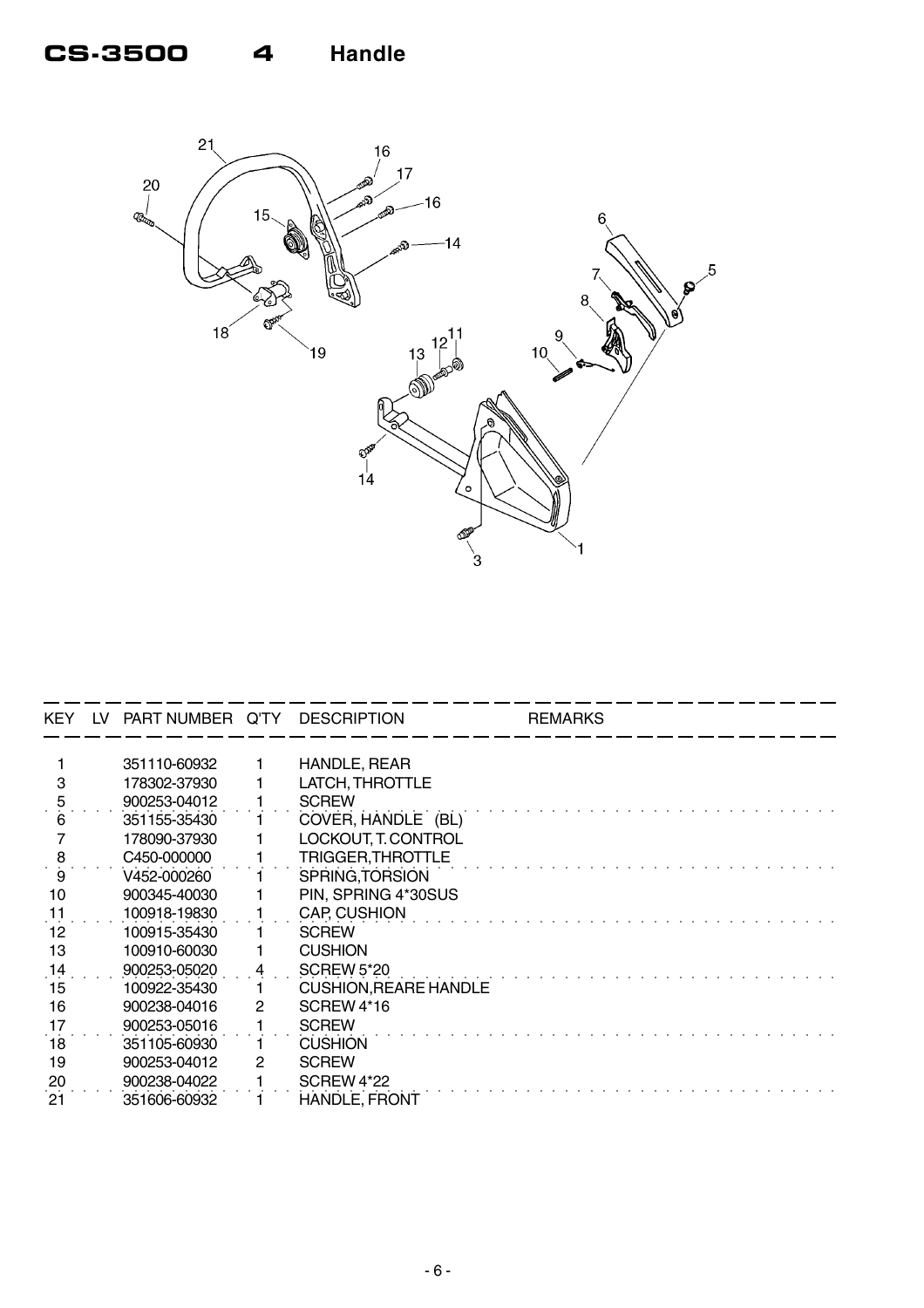### **CS-3500 5 Clutch, Sprocket**



| KEY.                | LV. | PART NUMBER Q'TY         |   | <b>DESCRIPTION</b>          | <b>REMARKS</b> |
|---------------------|-----|--------------------------|---|-----------------------------|----------------|
|                     |     |                          |   |                             |                |
|                     |     | C320-000000              |   | LEVER, BRAKE                |                |
| $\overline{2}$      |     | 900253-04012             |   | <b>SCREW</b>                |                |
| $\ddot{\mathbf{3}}$ |     | 177214-04630             |   | <b>WASHER</b>               |                |
|                     |     | 900700-00008             | 2 | E-RING 8                    |                |
| 5                   |     | 433122-60930             |   | SPRING, BRAKE               |                |
| 6                   |     | 900330-30120             |   | <b>PIN</b>                  |                |
|                     |     | 900253-04010             |   | SCREW 4*10                  |                |
| 8                   |     | 433012-60930             |   | PLATE, GUIDE                |                |
| $\ddot{\theta}$     |     | 433019-03933             | 2 | NUT, FLANGE 6               |                |
| $\overline{11}$     |     | X502-000580              |   | LABEL, ECHO                 |                |
| 12                  |     | P021-000063              |   | <b>TENSIONER, CHAIN ASY</b> |                |
| 13                  | $+$ | V203-000021              |   | BOLT <sub>,5</sub>          |                |
| 14                  | $+$ | C <sub>309</sub> -000030 |   | <b>TENSIONER, CHAIN</b>     |                |
| 15                  | $+$ | V651-000011              |   | GEAR, BEVEL                 |                |
| 16                  |     | V651-000001              |   | <b>GEAR, BEVEL</b>          |                |
| 17                  |     | V150-000030              |   | PLATE, EYE                  |                |
| 18                  |     | 433013-60930             |   | PLATE, GUIDE                |                |
| 19                  |     | 433011-03931             | 2 | <b>STUD, GUIDE BAR</b>      |                |
| 20                  |     | C032-000021              |   | <b>BRAKE, ASM CHAIN</b>     |                |
| 21                  | $+$ | 433312-32630             |   | COVER, SEAL                 |                |
| 22                  | $+$ | 900330-40088             |   | <b>ROLLER</b><br>$4*8.8$    |                |
| 23                  | $+$ | 433117-60930             |   | CONNECTOR, BRAKE            |                |
| 24                  | $+$ | 433209-35430             |   | STOPPER, BRAKE              |                |
| 25                  |     | 433116-35430             |   | SPACER <sub>8</sub>         |                |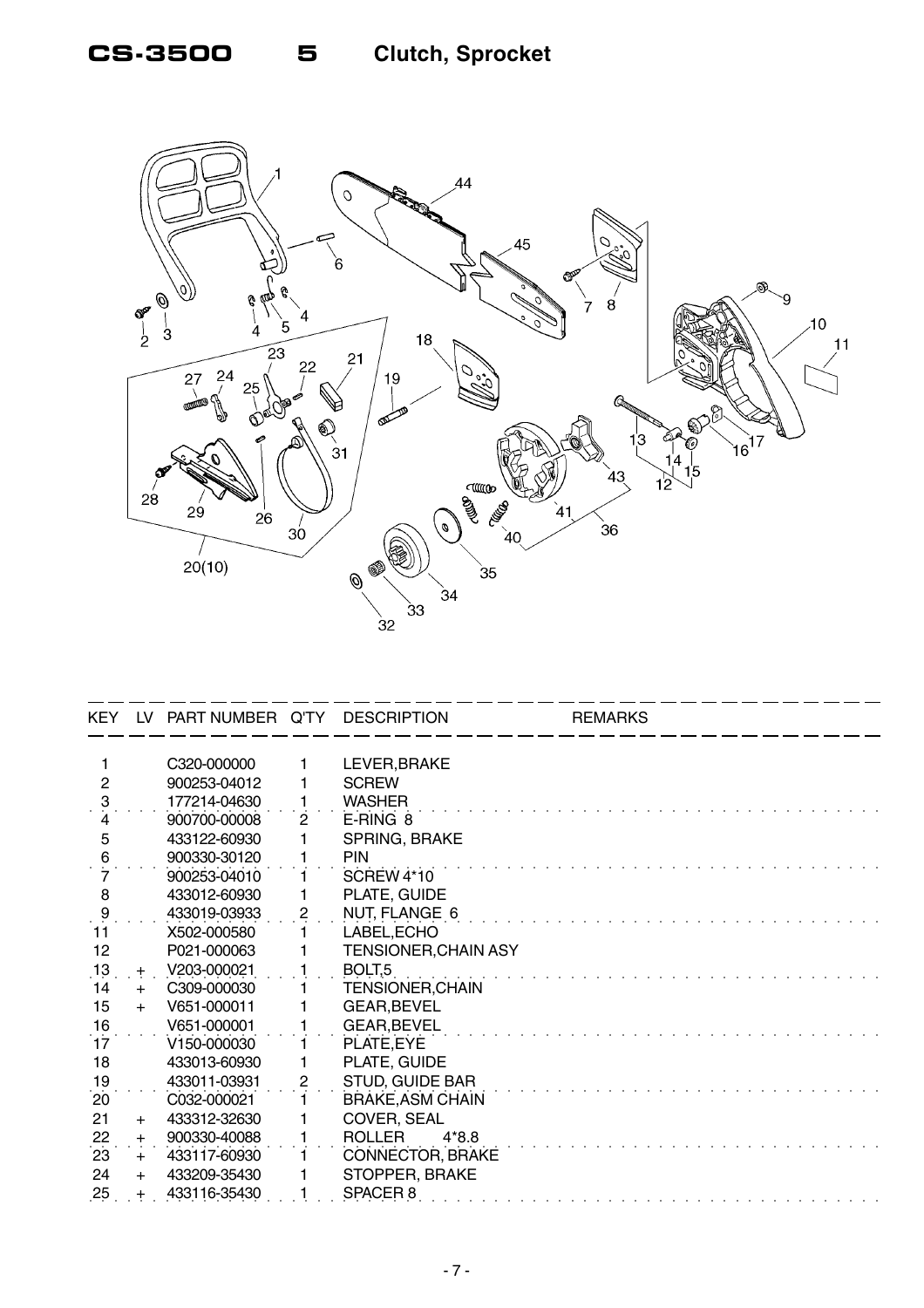## **CS-3500 5 Clutch, Sprocket**



| KEY.           | LV. | PART NUMBER Q'TY DESCRIPTION |   |                        | <b>REMARKS</b> |
|----------------|-----|------------------------------|---|------------------------|----------------|
|                |     |                              |   |                        |                |
| 26             | $+$ | 900342-25012                 |   | PIN, SPRING 2.5*12     |                |
| 27             | $+$ | 433122-35430                 |   | <b>SPRING, BRAKE</b>   |                |
| $^{28}$        | $+$ | 900253-04012                 | 3 | <b>SCREW</b>           |                |
| 29             | $+$ | 433310-60930                 |   | COVER, BRAKE<br>BS.    |                |
| 30             | $+$ | C328-000070                  |   | <b>BAND, BRAKE</b>     |                |
| 31             | $+$ | 433142-35430                 |   | <b>ADJUSTER, BRAKE</b> |                |
| 10             | $+$ | 433010-60931                 |   | <b>GUARD, SPROCKET</b> |                |
| 32             |     | 175014-39131                 |   | <b>WASHER, CLUTCH</b>  |                |
| 33             |     | 175012-00831                 |   | <b>BEARING, NEEDLE</b> |                |
| 34             |     | 175005-39132                 |   | DRUM, CLUTCH           |                |
| 35             |     | A551-000010                  |   | PLATE, CLUTCH          |                |
| $\frac{36}{5}$ |     | A056-000070                  |   | <b>CLUTCH</b>          |                |
| 40             | $+$ | V451-000470                  | 3 | SPRING, TENSION        |                |
| 41             | $+$ | A555-000060                  | 3 | SHOE, CLUTCH           |                |
| 43             | $+$ | A552-000020                  |   | <b>HUB, CLUTCH</b>     |                |
| 44             |     | 431019-39931                 |   | <b>CHAIN, SAW</b>      |                |
| 45             |     | X123-000131                  |   | BAR, GUIDE35RC50M-3/8  |                |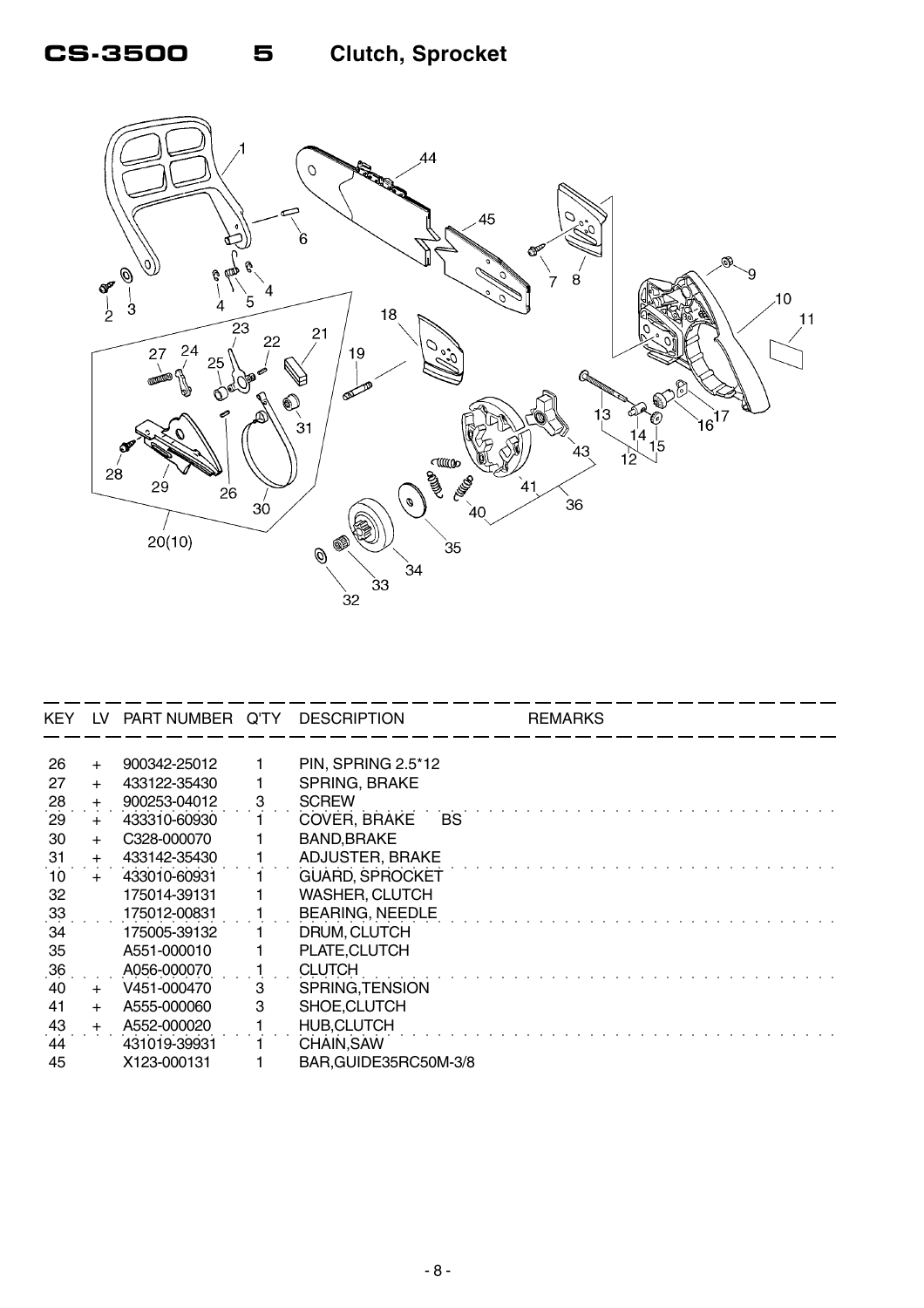



| <b>KEY</b>     | I V | PART NUMBER Q'TY |   | <b>DESCRIPTION</b>     | <b>REMARKS</b> |
|----------------|-----|------------------|---|------------------------|----------------|
|                |     |                  |   |                        |                |
|                |     | 132013-26630     |   | <b>CLIP</b>            |                |
| $\overline{2}$ |     | 132115-12330     |   | <b>GROMMET</b>         |                |
|                |     | 437210-35430     |   | <b>PIPE</b>            |                |
|                |     | 436205-14730     |   | STRAINER, OIL          |                |
| 5              |     | 437211-39133     |   | <b>PIPE</b>            |                |
|                |     | 437002-38330     |   | <b>AUTO-OILER ASSY</b> |                |
| 8              | $+$ | 437016-38330     |   | NEEDLE, ADJUST         |                |
| 9              | $+$ | 437029-37330     |   | <b>WASHER</b>          |                |
| 10             | $+$ | 437015-37330     |   | <b>SPRING</b>          |                |
| 11             | $+$ | 437024-37330     |   | <b>PLUNGER</b>         |                |
| 12             | $+$ | 437062-38330     |   | CAP, OIL PUMP          |                |
| 13             | $+$ | 437019-38330     |   | <b>SPRING</b>          |                |
| 14             | $+$ | 123127-15030     |   | <b>RING</b>            |                |
| 15             |     | 900223-04016     | 2 | <b>SCREW</b>           |                |
| 20             |     | 898510-07130     |   | <b>BAG, TOOL</b>       |                |
| 21             |     | 895410-03930     |   | WRENCH, W/S. DRIVER    |                |
| 22             |     | 895812-03930     |   | DRIVER, SCREW 50       |                |
| 25             |     | P021-014580      |   | SCABBARD, CHAIN        |                |
| 26             |     | 898568-14530     |   | <b>ROPE</b>            |                |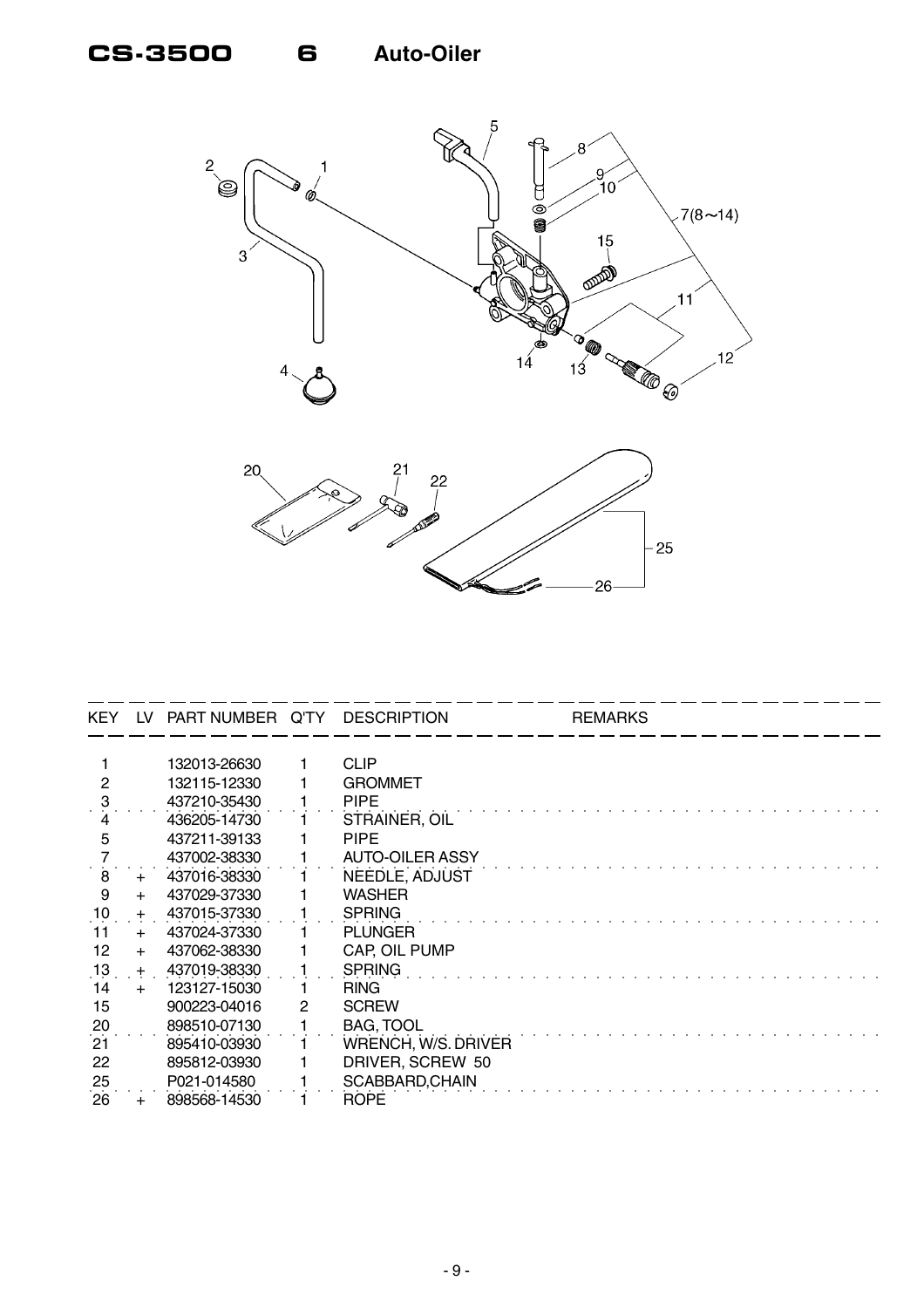

29

30

 $31$ 

 $-32$ 

| KEY LV                  |           | PART NUMBER Q'TY DESCRIPTION |              |                             | <b>REMARKS</b> |  |
|-------------------------|-----------|------------------------------|--------------|-----------------------------|----------------|--|
|                         |           |                              |              |                             |                |  |
|                         |           | 123000-60930                 | 1.           | <b>CARBURETOR ASSY</b>      |                |  |
|                         | $+$       | 123130-02960                 | 4            | <b>SCREW</b>                |                |  |
| $\ddot{c}$              | $+$       | 123142-03930                 |              | COVER, M. DIAPHRAGM         |                |  |
| 3                       | $+$       | 123141-03930                 | 1.           | DIAPHRAGM, METERING         |                |  |
| $\overline{\mathbf{4}}$ | $+$       | 123140-03930                 | 1            | GASKET, M. DIAPHRAGM        |                |  |
| $\frac{5}{6}$           | $+$       | 123123-03930                 | 1            | LEVER, METERING             |                |  |
|                         | $+$       | 123139-03930                 | $\mathbf{1}$ | SCREW, M. LEVER PIN         |                |  |
| $\overline{7}$          | $+$       | 123138-03930                 | 1            | PIN, METERING LEVER         |                |  |
| $\dot{9}$               | $\ddot{}$ | 123122-39330                 |              | SPRING, METER. LEVER        |                |  |
| 9                       | $+$       | 123137-19830                 | $\mathbf{1}$ | VALVE, INLET NEEDLE         |                |  |
| 10                      | $+$       | 123132-35430                 | 1            | VALVE, CHOKE                |                |  |
| 12                      | $+$       | 123136-10630                 |              | <b>BALL, CHOKE FRICTION</b> |                |  |
| 13                      | $+$       | 123135-10630                 | 1            | SPRING, CHOKE FRICT.        |                |  |
| 14                      | $+$       | 123119-22130                 | 1            | SPRING, NEEDLE              |                |  |
| 15                      | $+$       | 123120-10860                 | 1            | NEEDLE, HIGH SPEED          |                |  |
| 16                      | $+$       | 123118-38330                 | 1            | NEEDLE, IDLE                |                |  |
| 17                      | $+$       | 123121-22130                 | 1            | SPRING, NEEDLE              |                |  |
| 18                      | $+$       | 123117-37330                 | 1            | SHAFT, THROTTLE             |                |  |
| 19                      | $+$       | 123113-37530                 | $\mathbf{1}$ | SPRING, THROTTLE RTN        |                |  |
| 20                      | $+$       | 123126-10631                 | 1            | <b>SCREEN, INLET</b>        |                |  |
| 21                      | $+$       | 123116-03930                 |              | <b>VALVE, THROTTLE</b>      |                |  |
| 22                      | $+$       | 123127-15030                 | 1.           | <b>RING</b>                 |                |  |
| 23                      | $+$       | 123150-38330                 | 1            | LEVER, THROTTLE             |                |  |
| .24                     |           | 123131-35430                 |              | SHAFT, CHOKE                |                |  |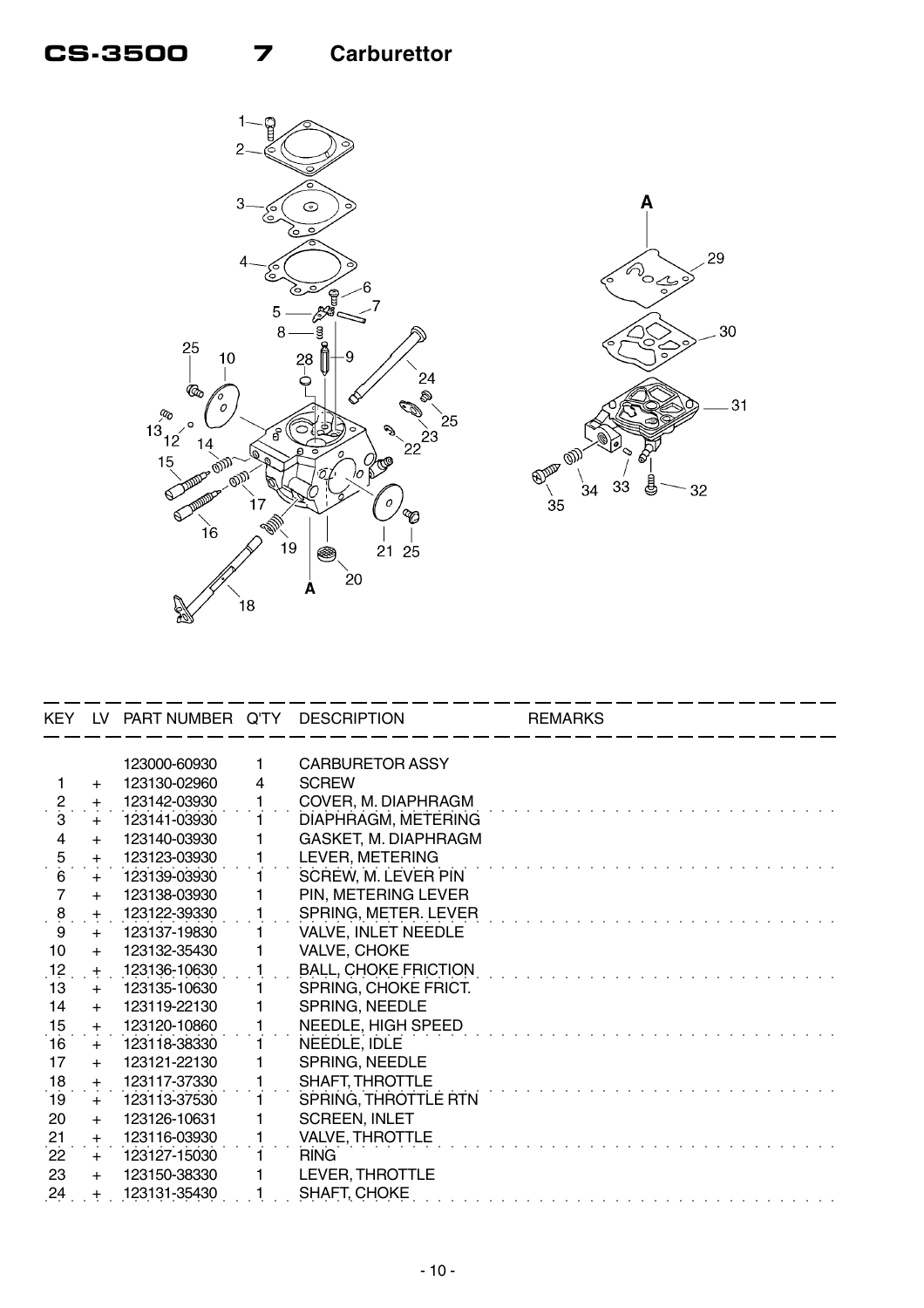

| KEY.    |     | LV PART NUMBER Q'TY |   | DESCRIPTION               | <b>REMARKS</b> |
|---------|-----|---------------------|---|---------------------------|----------------|
|         |     |                     |   |                           |                |
| -25     |     | 123114-38830        | 3 | <b>SCREW</b>              |                |
| -28     |     | 123146-10631        |   | PLUG, WELCH               |                |
| $^{29}$ |     | 123112-15030        |   | DIAPHRAGM, FUEL PUMP      |                |
| 30      | $+$ | 123125-15030        |   | <b>GASKET, FUEL PUMP</b>  |                |
| -31     | $+$ | 123124-38330        |   | COVER, FUEL PUMP          |                |
| 32      |     | 123110-03930        |   | <b>SCREW, PUMP COVER</b>  |                |
| 33      |     | 123178-15030        |   | PLUG, FRICTION            |                |
| 34      | $+$ | 123133-04260        |   | SPRING, IDLE ADJUST       |                |
| 35      |     | 123134-04260        |   | <b>SCREW, IDLE ADJUST</b> |                |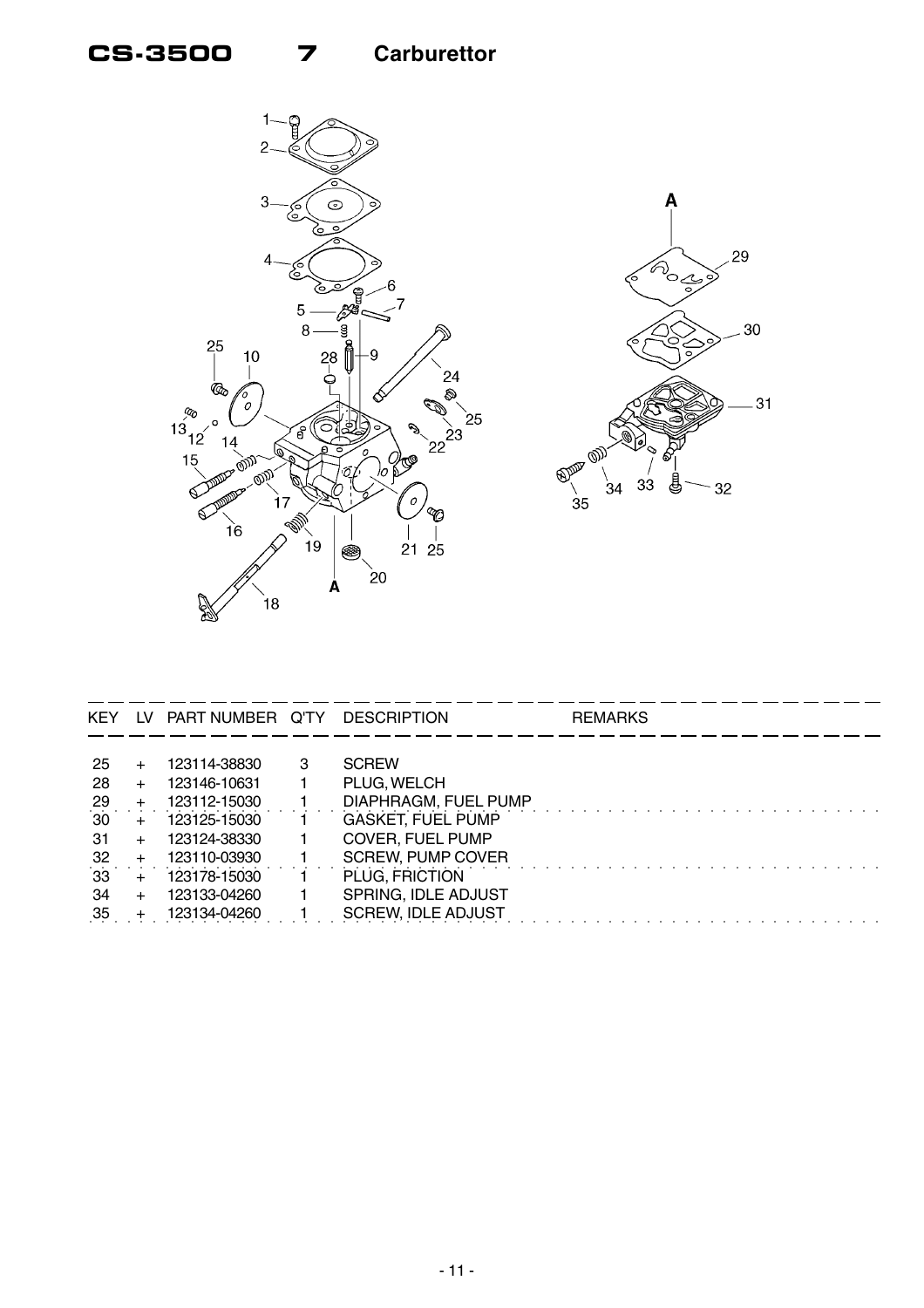| ×<br>×<br>۰. |
|--------------|
|--------------|

| Parts Number Key No. |          | <b>Parts Number</b> | Key No.  | <b>Parts Number</b> | Key No.                 |
|----------------------|----------|---------------------|----------|---------------------|-------------------------|
| A056-000070          | $5 - 36$ | 100910-60030        | $4 - 13$ | 130301-39935        | $2 - 7$                 |
| A226-000040          | $2 - 6$  | 100915-35430        | $4 - 12$ | 130338-32430        | $1 - 23$                |
| A232-000011          | $1 - 22$ | 100918-19830        | 4 - 11   | 130366-39930        | $2 - 1$                 |
| A235-000010          | $1 - 20$ | 100922-35430        | $4 - 15$ | 130405-38332        | $2 - 5$                 |
| A241-000101          | $1 - 32$ | 101023-60930        | $2 - 17$ | 130510-39932        | $1 - 3$                 |
| A365-000050          | $1 - 47$ | 101511-60931        | $3 - 18$ | 131004-37932        | $1 - 50$                |
| A365-000050          | $1 - 51$ | 101514-60933        | $1 - 24$ | 131205-14930        | $1 - 43$                |
| A514-000000          | $3 - 15$ | 104005-60934        | $1 - 30$ | 131300-56430        | $1 - 44$                |
| A551-000010          | $5 - 35$ | 123000-60930        | $2 - 10$ | 132010-38331        | $1 - 41$                |
| A552-000020          | $5 - 43$ | 123000-60930        | $7 -$    | 132013-09820        | $2 - 21$                |
| A555-000060          | $5 - 41$ | 123110-03930        | $7 - 32$ | 132013-26630        | $1 - 42$                |
| C032-000021          | $5 - 20$ | 123112-15030        | $7 - 29$ | 132013-26630        | $6 - 1$                 |
| C309-000030          | $5 - 14$ | 123113-37530        | $7 - 19$ | 132115-04920        | $1 - 40$                |
| C320-000000          | $5 - 1$  | 123114-38830        | 7 - 25   | 132115-12330        | $6 -$<br>$\overline{2}$ |
| C328-000070          | $5 - 30$ | 123116-03930        | $7 - 21$ | 145510-60930        | $2 - 16$                |
| C450-000000          | $4 - 8$  | 123117-37330        | $7 - 18$ | 145610-60930        | $2 - 15$                |
| P021-000063          | $5 - 12$ | 123118-38330        | $7 - 16$ | 145614-60930        | $2 - 14$                |
| P021-000803          | $1 - 5$  | 123119-22130        | $7 - 14$ | 145861-60930        | $2 - 13$                |
| P021-006852          | $1 - 15$ | 123120-10860        | $7 - 15$ | 150112-04930        | $3 - 31$                |
| P021-007630          | $1 - 46$ | 123121-22130        | $7 - 17$ | 150117-16430        | $3 - 10$                |
| P021-014580          | $6 - 25$ | 123122-39330        | $7 - 8$  | 151112-04630        | $3 - 1$                 |
| P022-001320          | $3 - 25$ | 123123-03930        | $7 - 5$  | 156626-60930        | $3 -$<br>- 6            |
| P022-005860          | $3 - 22$ | 123124-38330        | 7 - 31   | 156800-60930        | $3 -$<br>30             |
| P022-005870          | $3 - 23$ | 123125-15030        | $7 - 30$ | 159010-10230        | -3<br>$3 -$             |
| P022-010440          | $3 - 24$ | 123126-10631        | $7 - 20$ | 159011-03432        | $3 - 4$                 |
| V150-000030          | $5 - 17$ | 123127-15030        | $6 - 14$ | 159012-01620        | $3 - 5$                 |
| V203-000021          | $5 - 13$ | 123127-15030        | $7 - 22$ | 159118-60930        | $3 - 2$                 |
| V203-000090          | $3 - 17$ | 123130-02960        | 7 - 1    | 162010-60930        | 3 -<br>- 8              |
| V341-000100          | $1 - 19$ | 123131-35430        | 7 - 24   | 162021-52130        | $3 - 9$                 |
| V451-000470          | $5 - 40$ | 123132-35430        | $7 - 10$ | 163400-35430        | $3 - 11$                |
| V452-000260          | $4 - 9$  | 123133-04260        | $7 - 34$ | 168114-60930        | $3 - 32$                |
| V471-001220          | $1 - 45$ | 123134-04260        | $7 - 35$ | 175005-39132        | $5 - 34$                |
| V505-000010          | $1 - 17$ | 123135-10630        | $7 - 13$ | 175012-00831        | $5 - 33$                |
| V540-000110          | $2 - 22$ | 123136-10630        | 7 - 12   | 175014-39131        | $5 - 32$                |
| V553-000040          | $1 - 12$ | 123137-19830        | $7 - 9$  | 177200-60934        | $3 - 19$                |
| V651-000001          | $5 - 16$ | 123138-03930        | $7 - 7$  | 177214-04630        | $5 - 3$                 |
| V651-000011          | $5 - 15$ | 123139-03930        | 7 - 6    | 177234-35430        | $3 - 13$                |
| X123-000131          | $5 - 45$ | 123140-03930        | $7 - 4$  | 177236-44330        | $3 - 20$                |
| X502-000410          | $3 - 28$ | 123141-03930        | $7 - 3$  | 177247-04630        | $3 - 14$                |
| X502-000580          | $5 - 11$ | 123142-03930        | $7 - 2$  | 178011-61530        | $2 - 19$                |
| X503-008810          | $1 - 25$ | 123146-10631        | 7 - 28   | 178090-37930        | $4 - 7$                 |
| 100000-60931         | $1 - 8$  | 123150-38330        | 7 - 23   | 178112-60931        | $2 - 20$                |
| 100011-01110         | $1 - 9$  | 123178-15030        | 7 - 33   | 178302-37930        | $4 - 3$                 |
| 100013-15330         | $1 - 10$ | 129010-33330        | $2 - 11$ | 178810-60930        | 1 - 31                  |
| 100014-60930         | $1 - 13$ | 129015-60931        | $2 - 12$ | 351105-60930        | 4 - 18                  |
| 100015-04630         | $1 - 11$ | 130007-39932        | $2 - 2$  | 351110-60932        | $4 - 1$                 |
| 100142-12330         | $1 - 14$ | 130010-38330        | $2 - 3$  | 351155-35430        | $4 - 6$                 |
| 100905-35430         | 1 - 33   | 130016-39930        | $1 - 4$  | 351606-60932        | 4 - 21                  |
| 100905-36030         | $1 - 37$ | 130110-54430        | $2 - 4$  | 431019-39931        | $5 - 44$                |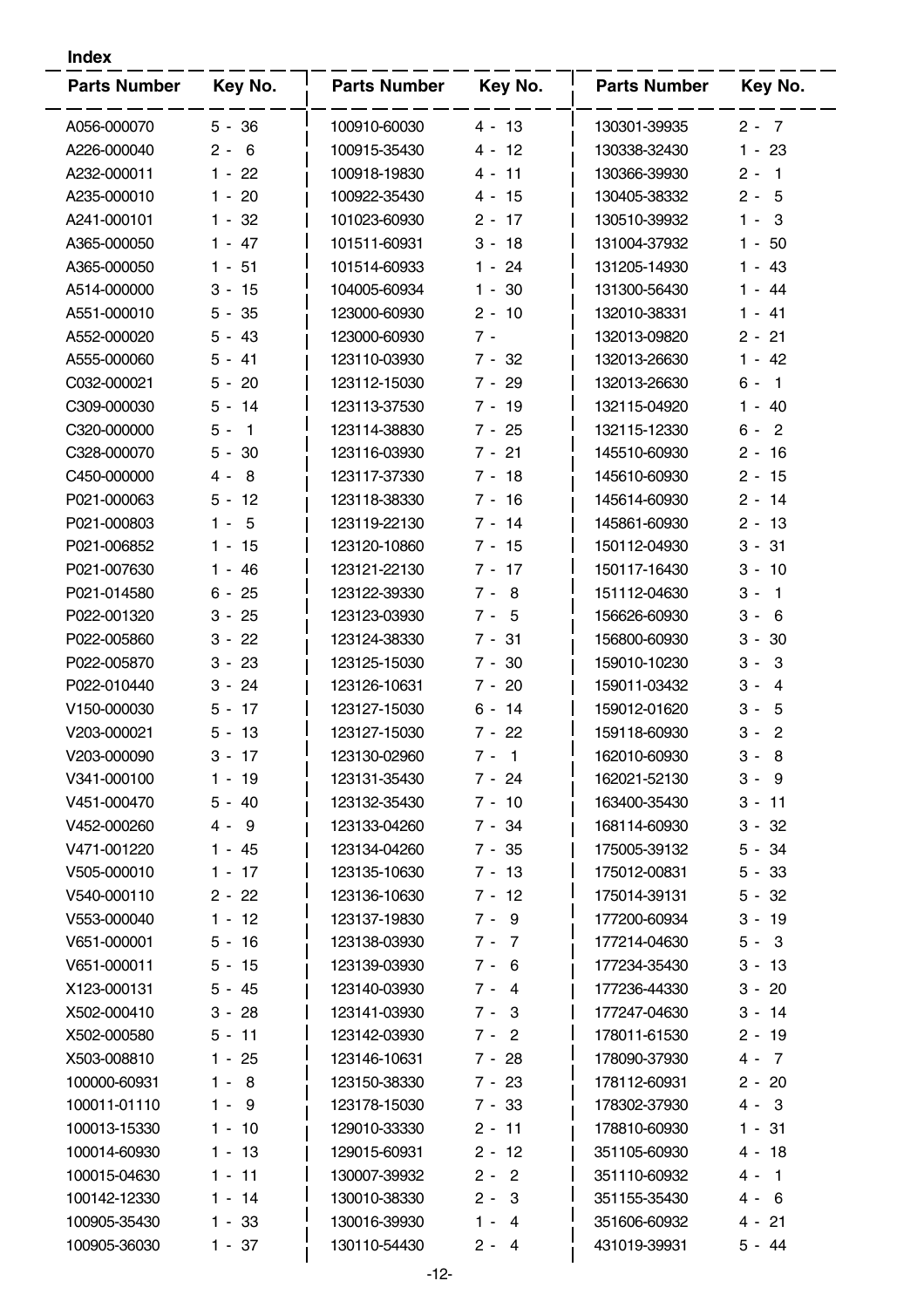| <b>Index</b>                 |                     |                     |          |                     |         |  |  |  |
|------------------------------|---------------------|---------------------|----------|---------------------|---------|--|--|--|
| <b>Parts Number</b>          | Key No.             | <b>Parts Number</b> | Key No.  | <b>Parts Number</b> | Key No. |  |  |  |
| 433000-60930                 | $1 - 28$            | 900253-05016        | $2 - 9$  |                     |         |  |  |  |
| 433010-60931                 | $5 - 10$            | 900253-05016        | $4 - 17$ |                     |         |  |  |  |
| 433011-03931                 | $5 - 19$            | 900253-05020        | 1 - 29   |                     |         |  |  |  |
| 433012-60930                 | $5 - 8$             | 900253-05020        | $4 - 14$ |                     |         |  |  |  |
| 433013-60930                 | $5 - 18$            | 900256-04016        | $1 - 27$ |                     |         |  |  |  |
| 433019-03933                 | $5 - 9$             | 900256-04016        | $3 - 27$ |                     |         |  |  |  |
| 433116-35430                 | $5 - 25$            | 900330-30120        | $5 - 6$  |                     |         |  |  |  |
| 433117-60930                 | $5 - 23$            | 900330-40088        | $5 - 22$ |                     |         |  |  |  |
| 433122-35430                 | $5 - 27$            | 900342-25012        | $5 - 26$ |                     |         |  |  |  |
| 433122-60930                 | $5 - 5$             | 900345-40030        | $4 - 10$ |                     |         |  |  |  |
| 433142-35430                 | $5 - 31$            | 900515-00008        | $3 - 12$ |                     |         |  |  |  |
| 433209-35430                 | $5 - 24$            | 900516-00005        | $2 - 18$ |                     |         |  |  |  |
| 433310-60930                 | $5 - 29$            | 900603-00005        | $3 - 16$ |                     |         |  |  |  |
| 433312-32630                 | $5 - 21$            | 900700-00008        | $5 - 4$  |                     |         |  |  |  |
| 436114-13930                 | 39<br>$1 -$         | 900720-00022        | $1 - 52$ |                     |         |  |  |  |
| 436205-14730                 | $6 - 4$             | 900721-00025        | $1 - 48$ |                     |         |  |  |  |
| 437002-38330                 | $6 -$<br>- 7        | 94035-36201         | $1 - 16$ |                     |         |  |  |  |
| 437015-37330                 | $6 - 10$            |                     |          |                     |         |  |  |  |
| 437016-38330                 | $6 -$<br>- 8        |                     |          |                     |         |  |  |  |
| 437019-38330                 | $6 - 13$            |                     |          |                     |         |  |  |  |
| 437024-37330                 | $6 - 11$            |                     |          |                     |         |  |  |  |
| 437029-37330                 | $6 -$<br>- 9        |                     |          |                     |         |  |  |  |
| 437062-38330                 | $6 - 12$            |                     |          |                     |         |  |  |  |
| 437063-35630                 | $1 - 18$            |                     |          |                     |         |  |  |  |
| 437210-35430                 | $6 -$<br>3          |                     |          |                     |         |  |  |  |
| 437211-39133                 | $6 -$<br>- 5        |                     |          |                     |         |  |  |  |
| 890157-39130                 | $1 - 38$            |                     |          |                     |         |  |  |  |
| 890345-39230                 | 1 - 26              |                     |          |                     |         |  |  |  |
| 890631-38130                 | $1 - 21$            |                     |          |                     |         |  |  |  |
| 895410-03930                 | $6 - 21$            |                     |          |                     |         |  |  |  |
| 895812-03930                 | $6 - 22$            |                     |          |                     |         |  |  |  |
| 898510-07130                 | $6 - 20$            |                     |          |                     |         |  |  |  |
| 898568-14530                 | $6 - 26$            |                     |          |                     |         |  |  |  |
| 900162-05022                 | $1 - 6$             |                     |          |                     |         |  |  |  |
| 900162-05030                 | $1 - 7$             |                     |          |                     |         |  |  |  |
| 900223-04016                 | $6 - 15$            |                     |          |                     |         |  |  |  |
| 900238-04016                 | 4 - 16              |                     |          |                     |         |  |  |  |
| 900238-04022                 | 1 - 36              |                     |          |                     |         |  |  |  |
| 900238-04022                 | 4 - 20              |                     |          |                     |         |  |  |  |
| 900238-05012                 | $1 - 2$             |                     |          |                     |         |  |  |  |
| 900238-05014                 | 1 - 35              |                     |          |                     |         |  |  |  |
| 900238-05025<br>900238-05025 | $1 - 34$<br>$3 - 7$ |                     |          |                     |         |  |  |  |
| 900238-05050                 | $2 - 8$             |                     |          |                     |         |  |  |  |
| 900253-04010                 | $5 - 7$             |                     |          |                     |         |  |  |  |
| 900253-04012                 | $4 - 5$             |                     |          |                     |         |  |  |  |
| 900253-04012                 | $4 - 19$            |                     |          |                     |         |  |  |  |
| 900253-04012                 | $5 - 2$             |                     |          |                     |         |  |  |  |
| 900253-04012                 | $5 - 28$            |                     |          |                     |         |  |  |  |
|                              |                     |                     |          |                     |         |  |  |  |